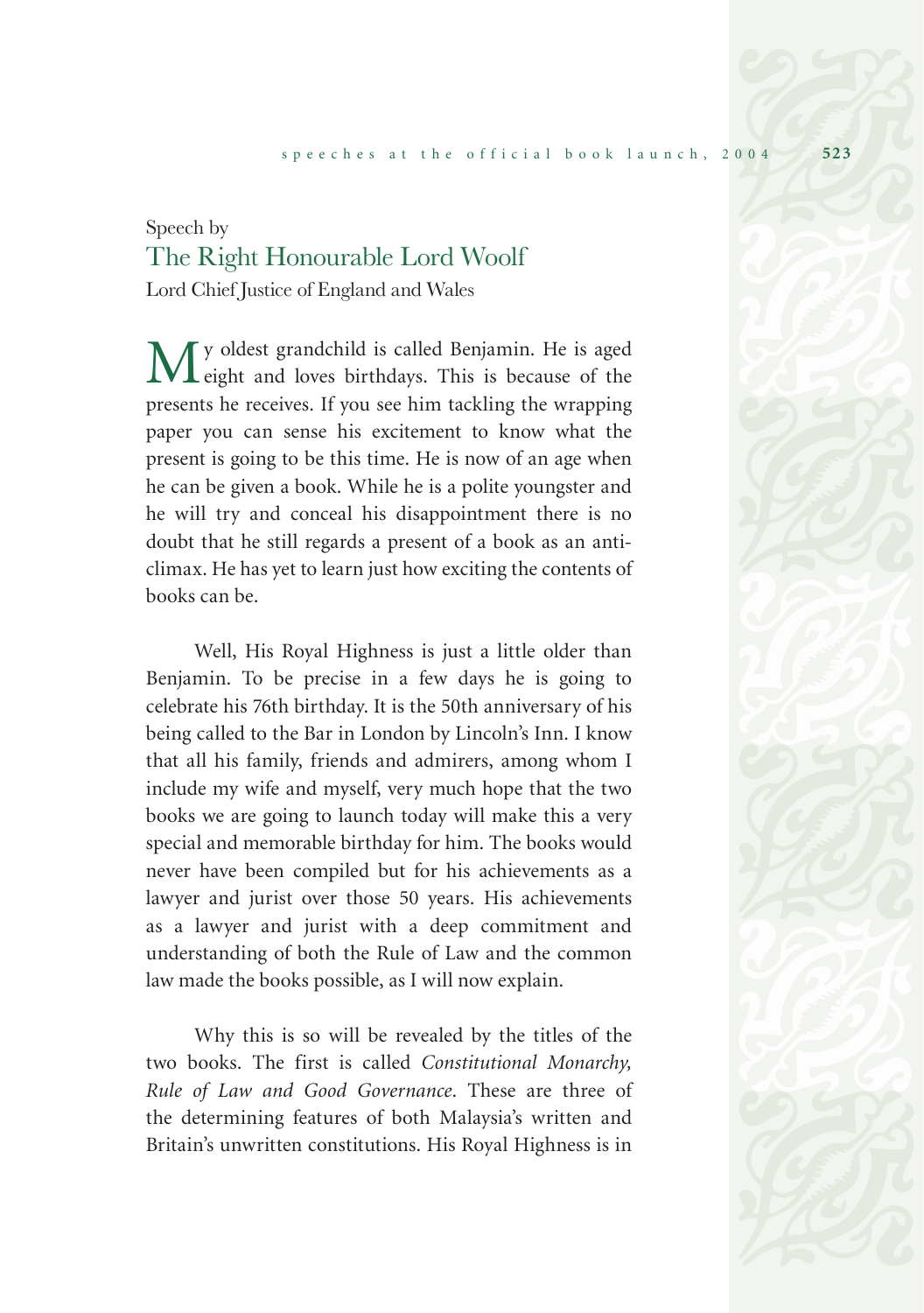a position to speak with unique and outstanding authority on these subjects since I believe him to be alone in having served his country in succession as the head of the judiciary and as the constitutional monarch of the nation. The first volume is a collection of the Sultan's lectures and essays on these subjects.

It is when governments are subject to exceptional stress, such as exists in many parts of the world today, not least due to the activities of terrorists, that the Rule of Law and constitutional government need their champions to speak out on their behalf. This is what His Royal Highness is in an unrivalled position to achieve in this volume. He does so with striking force and clarity. There could not be a better time for his wise words to reach a wide audience.

What do we mean by the Rule of Law? It is a phrase that certainly in the United Kingdom is tossed around in discussion without properly being understood. But it is a phrase that goes to the heart of what a true democracy is about. It is an essential companion to parliamentary government. It is what prevents parliamentary government from descending into the elected dictatorship described by my predecessors in the 1930s.

A couple or so years ago I gave a talk on the subject in China. Afterwards I was asked a question by a member of the audience, who I am not sure was as innocent as she appeared. She asked me if there is any difference between the Rule *of* Law and the rule *by* law. The use of the word *by*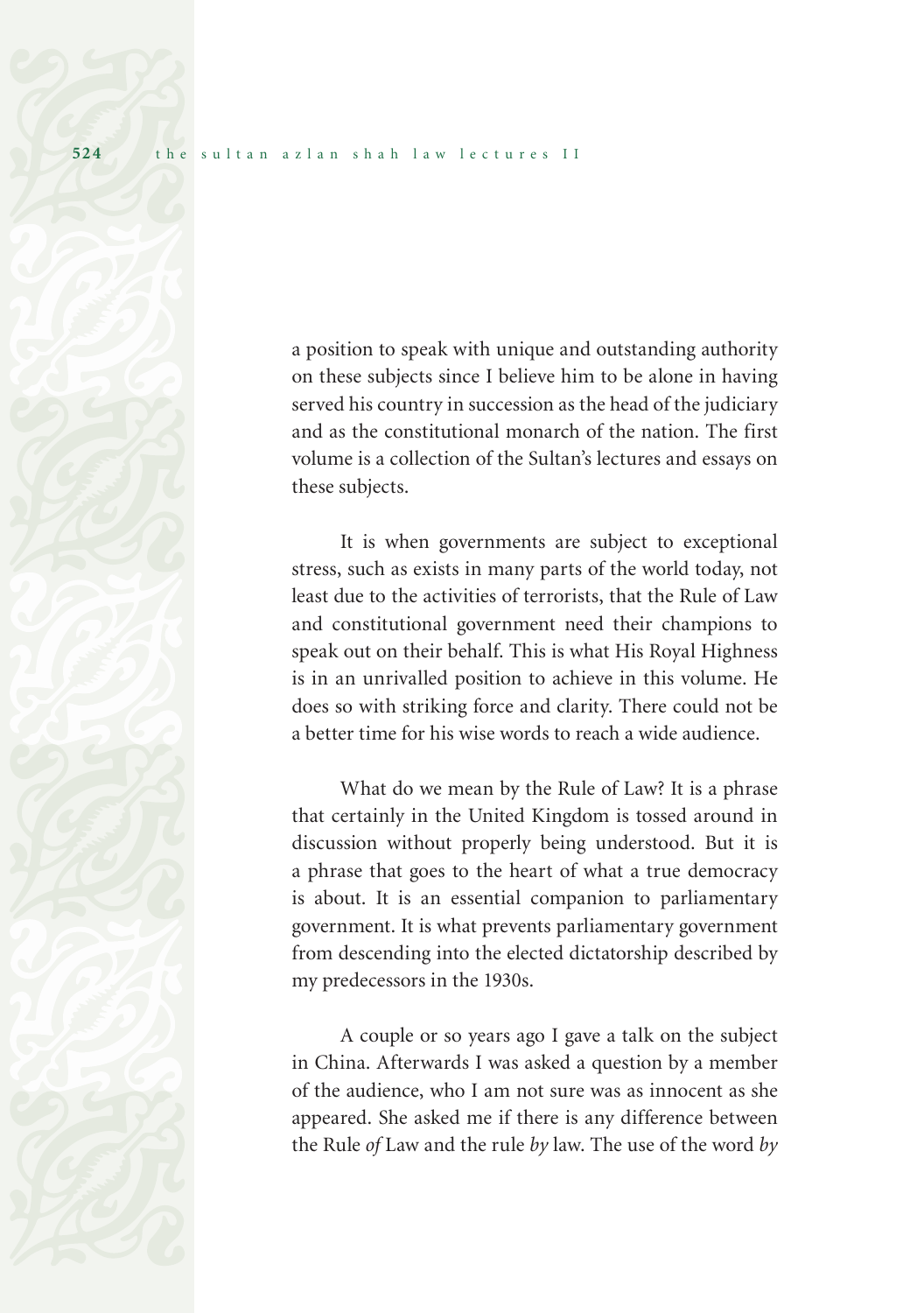instead of *of* changes the sense dramatically. Rule by law can be the rule of the dictator. Dictators are fond of making laws to control their citizens. The Rule of Law is the rule by the laws that govern a true democracy. They are the laws that provide for a proper balance between the protection of human rights and the interests of the State, laws which an independent and responsible judiciary can enforce to protect all members of society from abuse of power.

But let me drive home my message not in my own words but in the far more eloquent words of His Royal Highness that appear in the first lecture of the first volume that we are launching today; they are:

"The rule of law" means literally what it says: the rule of the law. Taken in its broadest sense this means that people should obey the law and be ruled by it. But in political and legal theory it has come to be read in a narrow sense, that the government shall be ruled by law and be subject to it. The ideal of the Rule of Law in this sense is often expressed by the phrase "government by law and not by men".

> —HRH Sultan Azlan Shah *Supremacy of Law in Malaysia* at page 12

I rest my case. There is nothing that I can add to this subject.

The second volume is a marvellous tribute of true affection and admiration by a son for his father. In the front piece it proclaims that it is dedicated by Raja Nazrin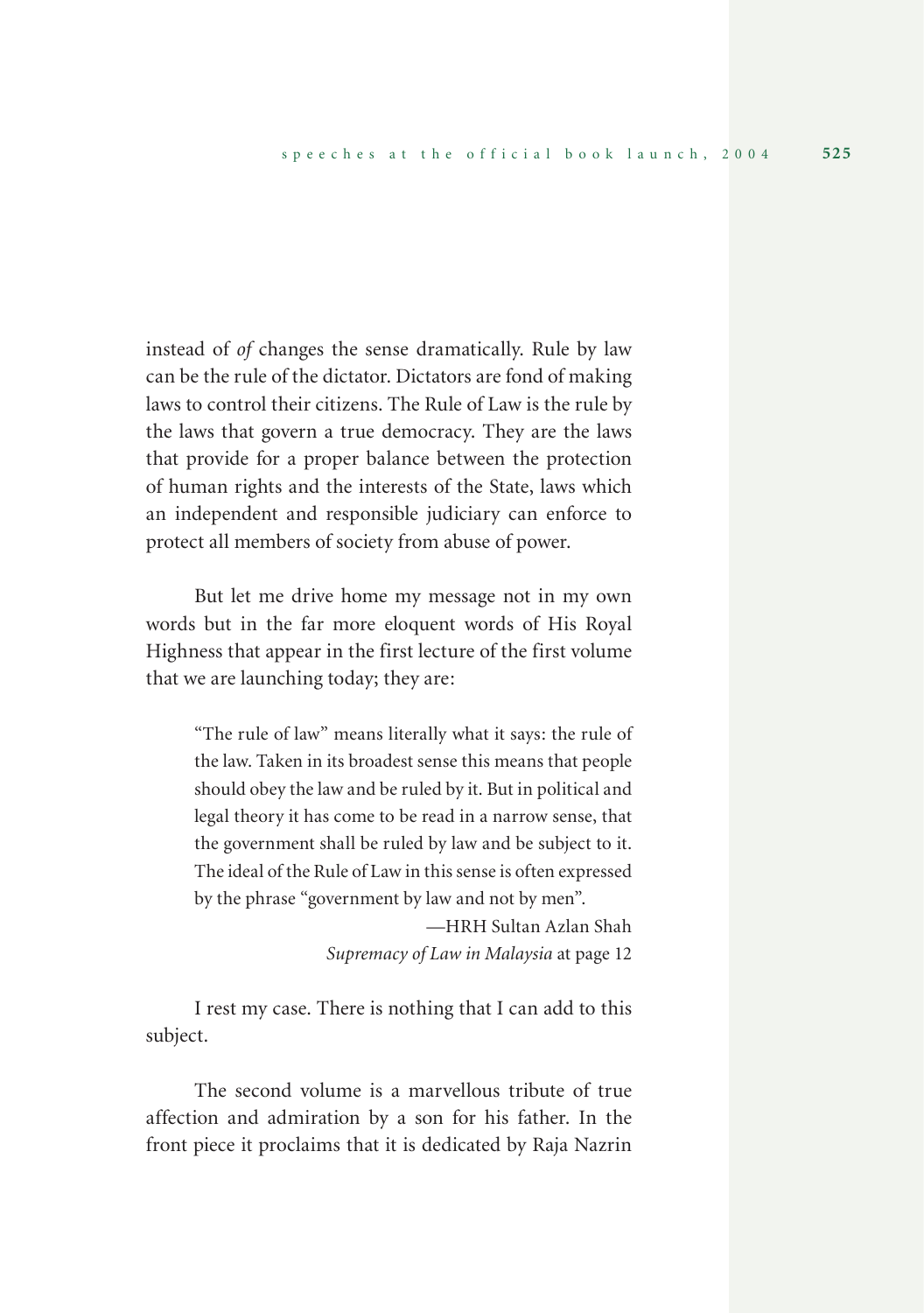Shah to His Royal Highness the Sultan. To many who are present, if not all those present, its title will not require explanation. It is *The Sultan Azlan Shah Law Lectures*. These are one of the most prestigious lectures of the common law world. They were founded in 1986 by Professor Dato' Seri Dr Visu Sinnadurai, then Dean of the Faculty of Law of the University of Malaya, in recognition of the contribution His Royal Highness the Sultan made to the University of Malaya.

Anyone can have the idea of establishing a series of lectures, but you can only attract a series of lectures of outstanding distinction to give the lectures if you can persuade the lecturers whom you have selected to accept your invitation. You have to persuade them that they should find the many hours necessary to prepare the lectures, that they should take the time off from their other commitments to travel up to halfway round the world to give the lectures. You have to persuade them that this is the one invitation, among the many others that they receive, that they should not decline.

How do you achieve this? Well first and foremost you must ensure the series of lectures are prestigious. This is why the lectures were only possible because the series bear the name of His Royal Highness. The fact that he had himself been Head of State and Chief Justice was important, but what really made the difference was the fact that he had an unrivalled reputation around the free world of being one of the courageous champions of the